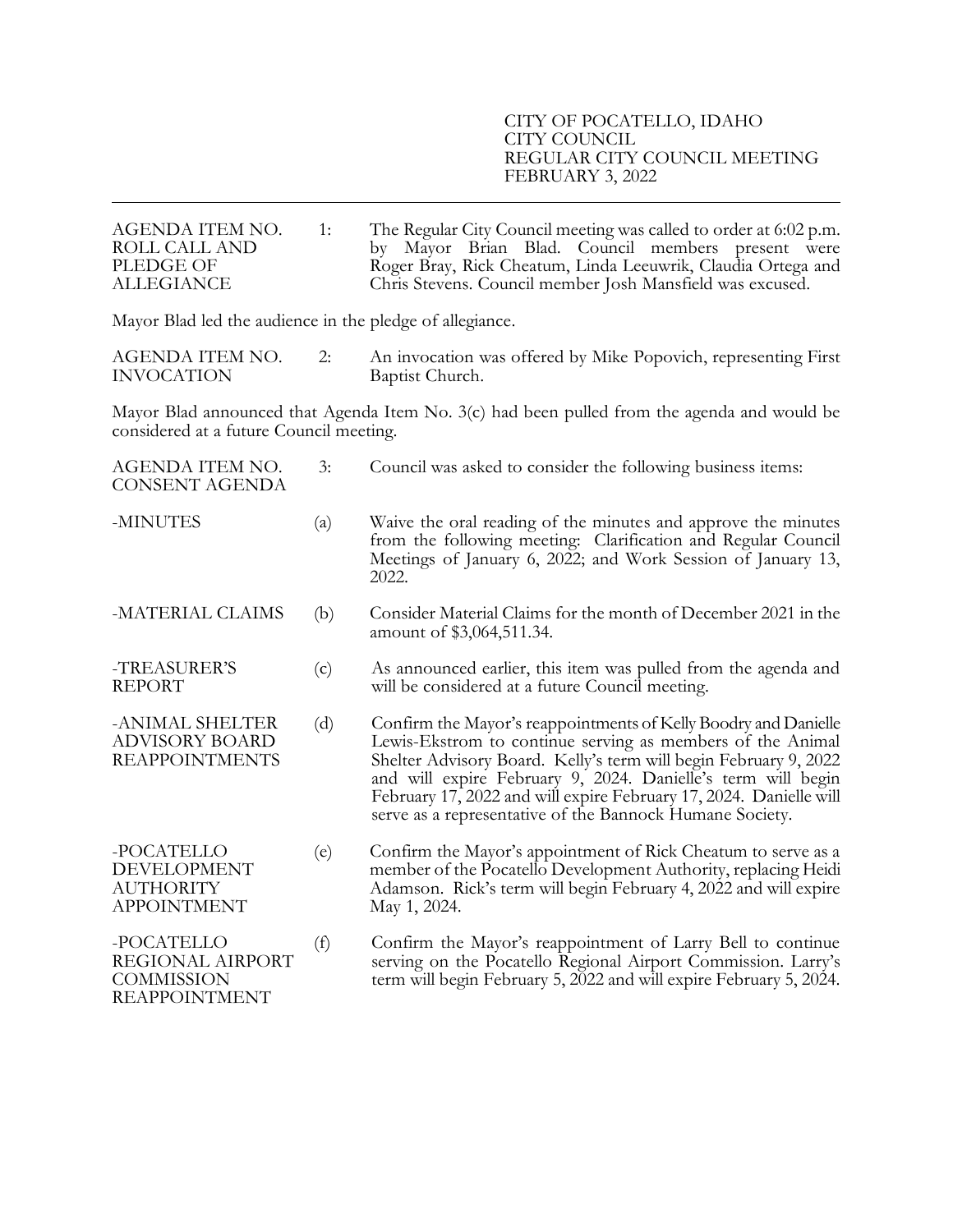#### REGULAR CITY COUNCIL MEETING **2** FEBRUARY 3, 2022

AMENDMENT Commercial (C). APPROVAL

ABANDOMENT OF .12 ACRES OF WEDGE WAY

-COUNCIL DECISION (g) Adopt the Council's decision to approve the request from Pocatello -ZONING<br>DESIGNATION AND 0.58 acres of land located at 669 West Quinn, south of the Quinn 10.58 acres of land located at 669 West Quinn, south of the Quinn MAP AND **Road and Hurley Drive intersection, from Industrial (I)** to COMPREHENSIVE Commercial General (CG) with a concurrent amendment to the COMPREHENSIVE Commercial General (CG) with a concurrent amendment to the<br>PLAN LAND USE MAP Comprehensive Plan Map designation of Employment (E) to Comprehensive Plan Map designation of Employment (E) to

-COUNCIL DECISION (h) Adopt the Council's decision to vacate and abandon the public's -VACATION AND interest in approximately .12 acres of Wedge Way.

-COUNCIL DECISION (i) Adopt the Council's decision to vacate a twenty-four foot (24') -TUSCANY wide private easement for ingress and egress located on the easterly COMMERCIAL PLAZA twelve feet (12') of Lots 3 and 4, Block 1 and the westerly twelve VACATION OF feet (12') of Lot 5, Block 1, Tuscany Commercial Plaza EASEMENT Subdivision.

-COUNCIL DECISION (j) Adopt the Council's decision approving the final plat for The -THE TOWNHOMES Townhomes at Cityview, which subdivides approximately 1.81 AT CITYVIEW FINAL acres of land into nine (9) lots, eight (8) lots to be developed as PLAT APPROVAL townhomes and one (1) common lot. The property is located townhomes and one (1) common lot. The property is located within Residential Low Density (RL) and Residential Estates (RE) zoning districts and is at the end of Ammon Street. Access will be provided via Ammon Drive.

-COUNCIL DECISION (k) Adopt the Council's decision approving the final plat for the Pointe -POINTE VIEW View Apartments 1st Addition, which subdivides approximately<br>APARTMENTS 1<sup>ST</sup> 1.83 acres of land into nine (9) lots, subject to conditions. The 1.83 acres of land into nine  $(9)$  lots, subject to conditions. The ADDITION FINAL property is located within a Residential Commercial Professional<br>PLAT APPROVAL (RCP) zoning district and is north of Brock Drive, south of Quinn  $RCP$ ) zoning district and is north of Brock Drive, south of Quinn Road and east of Philbin Road. Access will be provided from Brock Drive via Philbin Road to the west.

-CITIZEN DONATION (l) Accept a donation from the Jason Meador family in the amount of ACCEPTANCE FOR K-9 \$10,000.00 for the purchase of a new canine to be<br>used in the OFFICER Police Department. This K-9 officer will replace K-9 officer Police Department. This K-9 officer will replace K-9 officer "Dex" who passed away due to cancer.

Ms. Stevens requested that Agenda Item No. 3(b) be pulled from the Consent agenda and considered as a separate agenda item.

A motion was made by Ms. Leeuwrik, seconded by Mrs. Ortega, to approve items 3(a), and items 3(d) through 3(l) of the Consent Agenda. Upon roll call, those voting in favor were Leeuwrik, Ortega, Bray, Cheatum and Stevens.

Ms. Stevens stated that she does not feel comfortable approving the Materials Claims Report while the Chief Financial Officer (CFO) position is vacant. She asked that detailed information regarding purchases be made available to the Council.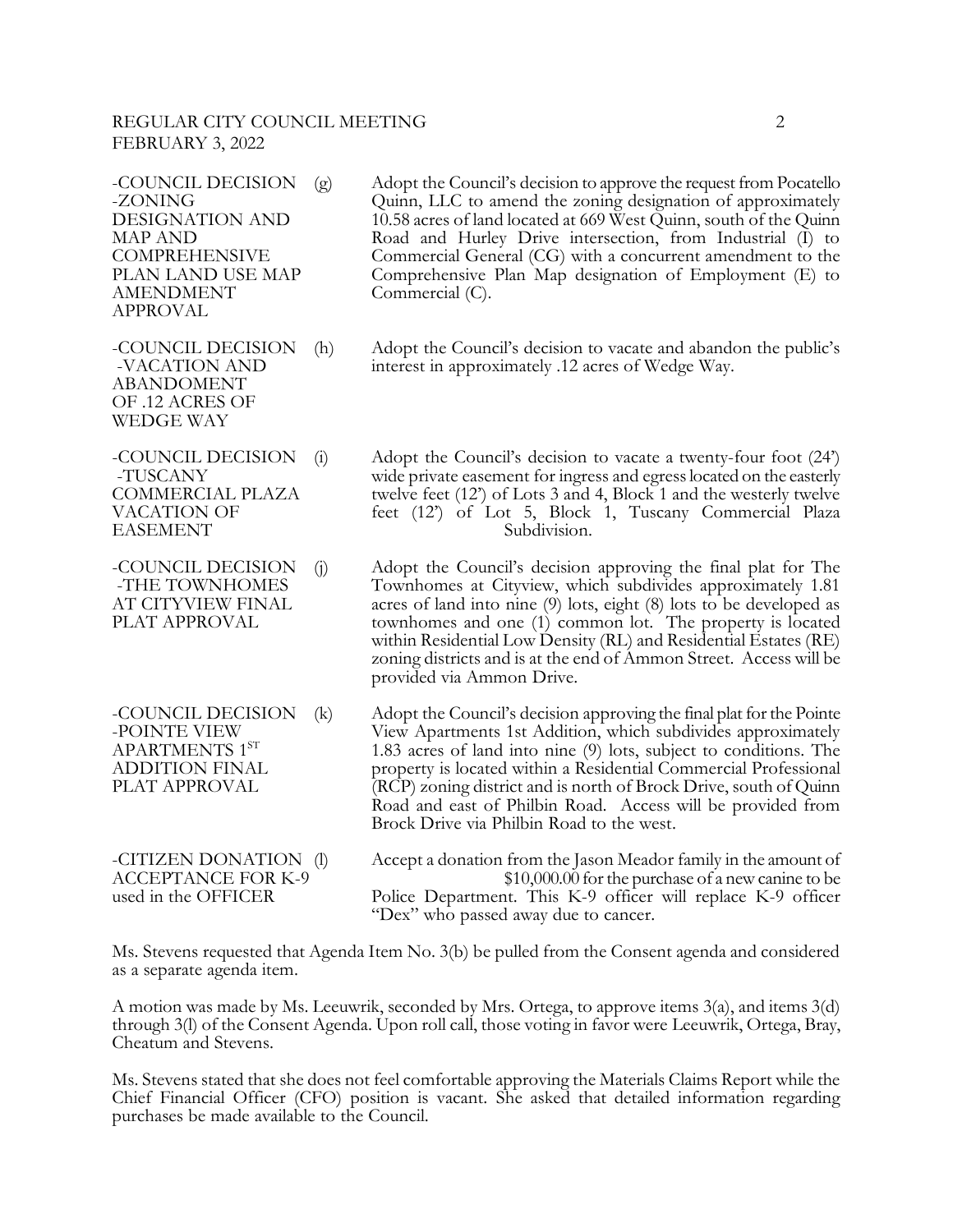### REGULAR CITY COUNCIL MEETING 3 FEBRUARY 3, 2022

A motion was made by Ms. Leeuwrik, seconded by Mr. Cheatum, to approve item 3(b) on the Consent Agenda. Upon roll call, those voting in favor were Leeuwrik and Cheatum. Bray, Ortega and Stevens voted in opposition to the motion. The motion failed.

Mayor Blad announced that a detailed report would be presented to Council members and that the item would be considered again at the February 17, 2022 Regular Council meeting.

| <b>AGENDA ITEM NO.</b> | 4: |
|------------------------|----|
| <b>CALENDAR REVIEW</b> |    |

Mayor Blad reminded the Council members of the February  $10<sup>th</sup>$ Work Session at 9:00 a.m. immediately followed by a Special City Council meeting and the following meetings to be held February

17<sup>th</sup>: City Council Liaison/Work Session Clarification meeting at 2:00 p.m., Clarification meeting at 5:30 p.m., and Regular Council meeting at 6:00 p.m.

Mayor Blad announced that City Offices will be closed February 21<sup>st</sup> for President's Day. However, garbage and recycle pick-ups will remain on schedule. Reminders: Face coverings are required when entering any City of Pocatello building or facility, including the Pocatello Regional Airport or while riding in public transportation buses. Resident are asked to keep sidewalks clear of snow and ice. When clearing sidewalks and driveways of snow, please do not place snow in the street. It becomes a driving hazard.

HOUSING AND CITIZEN years. PARTICIPATION PLAN

AGENDA ITEM NO. 5: This time was set aside for the Council to hear comments from the PUBLIC HEARING public regarding Community Development Block Grant (CDBG)<br>-COMMUNITY Draft 2022-2026 Consolidated Plan, Program Year 2022 Annual Draft 2022-2026 Consolidated Plan, Program Year 2022 Annual DEVELOPMENT BLOCK Action Plan, Analysis of Impediments to Fair Housing and Citizen<br>GRANT (CDBG) Participation Plan. Following the Public Hearing, the Council was GRANT (CDBG) Participation Plan. Following the Public Hearing, the Council was<br>2022-2026 FIVE YEAR asked to authorize submission of the plan, along with any asked to authorize submission of the plan, along with any CONSOLIDATED PLAN, additional elements required to meet U.S. Department of Housing<br>ANNUAL ACTION PLAN, and Urban Development (HUD) requirements, to HUD for review and Urban Development (HUD) requirements, to HUD for review ANALYSIS OF and approval. Once approved by HUD, these documents will<br>IMPEDIMENTS TO FAIR govern expenditure of CDBG funds for the next five (5) program govern expenditure of CDBG funds for the next five (5) program

Mayor Blad opened the public hearing.

Christine Howe, CDBG Program Coordinator, gave an overview of the Community Development Block Grant (CDBG) Draft 2022-2026 Consolidated Plan, Program Year 2022 Annual Plan, Analysis of Impediments to Fair Housing and Citizen Participation Plan. She stated the public hearing is the oral comment opportunity for Community Development Block Grant (CDBG) draft 2022-2026 Consolidated Plan, Program Year 2022 Annual Action Plan, Analysis of Impediments to Fair Housing and Citizen Participation Plan, as required by the Department of Housing and Urban Development (HUD). Ms. Howe noted all CDBG entitlement communities are required to have a five-year Consolidated Plan in place in order to guide CDBG program activities. According to HUD, the Consolidated Plan is designed to help states and local jurisdictions assess their affordable housing and community development needs and market conditions and to make data-driven, place-based investment decisions. Ms. Howe added the Consolidated Plan is then carried out by the Annual Action Plan, which provides a summary of the actions, activities, and specific resources that will be used each program year to achieve the goals identified by the Consolidated Plan and the community then reports on these goals at the end of each program year in the Consolidated Annual Performance and Evaluation Report (CAPER). She stated the City of Pocatello's current Consolidated Plan covers program years 2017-2021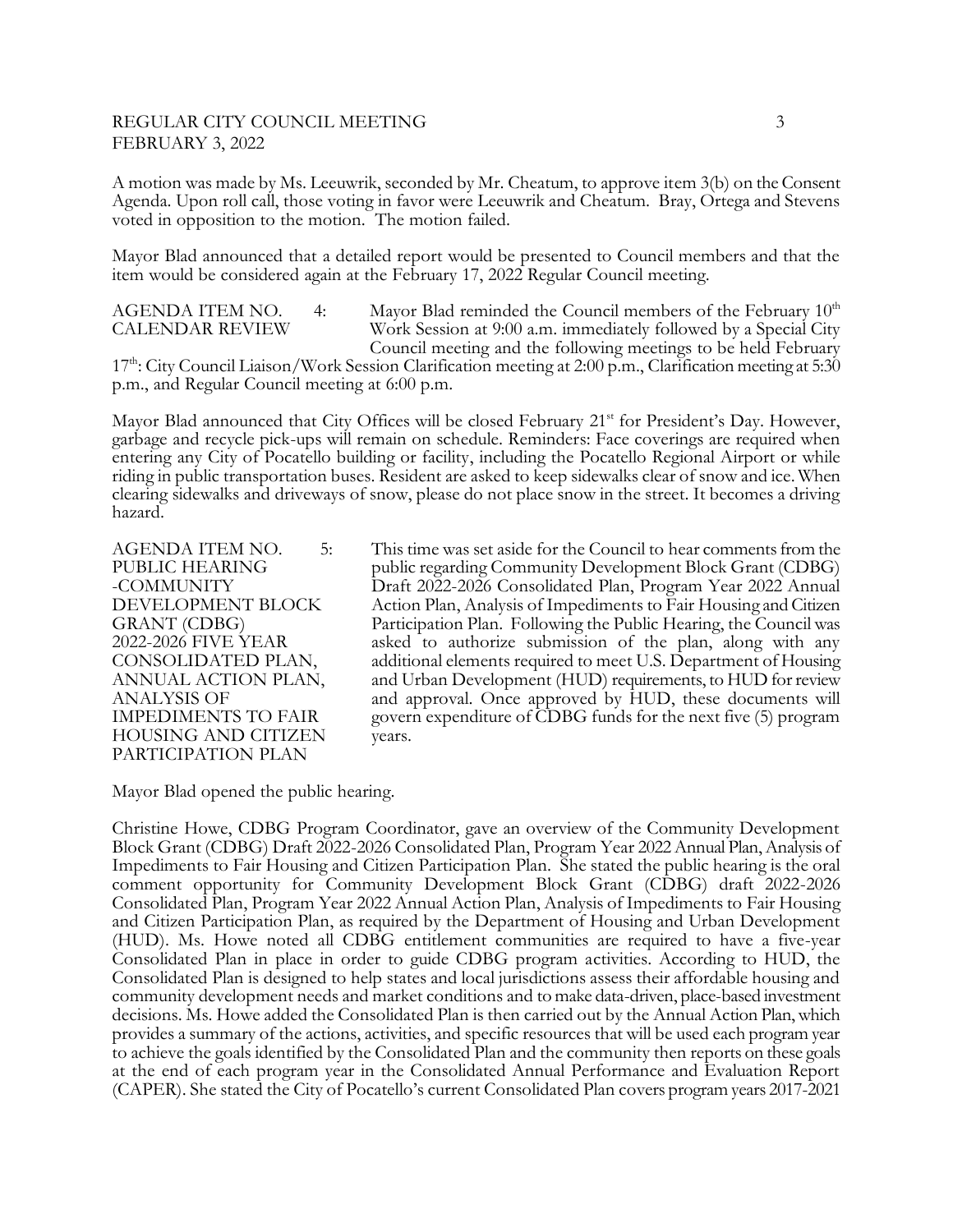#### REGULAR CITY COUNCIL MEETING 4 FEBRUARY 3, 2022

and that Program Year 2021, which runs from April 1, 2021 through March 31, 2022, is in its fifth and final year. Therefore, the City must submit a new five-year Consolidated Plan to HUD. Ms. Howe noted that all public notice requirements were met.

Mayor Blad announced no written comments had been received.

Alfreda Vann, Pocatello resident, spoke in favor of the proposal. She stated that she represents the Bonneville Neighborhood Association and that there is a great need for affordable housing in Pocatello. Ms. Vann added that homelessness is an increasing problem. She asked the Council to approve the proposal.

There being no further public comments, Mayor Blad closed the public hearing.

A motion was made by Mr. Bray, seconded by Mrs. Ortega, to approve the Community Development Block Grant (CDBG) Draft 2022-2026 Consolidated Plan, Program Year 2022 Annual Action Plan, Analysis of Impediments to Fair Housing and Citizen Participation Plan and authorize submission of the plan, along with any additional elements required to meet U.S. Department of Housing and Urban Development (HUD) requirements, to HUD for review and approval and that once approved by HUD, the documents will govern expenditure of CDBG funds for the next five (5) program years. Upon roll call, those voting in favor were Bray, Ortega, Cheatum, Leeuwrik and Stevens.

AGENDA ITEM NO. 6: Council was asked to approve a final plat application submitted by - FINAL PLAT Satterfield Realty and Development, represented by Rocky<br>APPLICATION Mountain Engineering and Surveying (mailing address: 600 East Mountain Engineering and Surveying (mailing address: 600 East -CRESTVIEW ESTATES Oak Street, Pocatello, ID 83201) to subdivide 20.77 acres (more DIVISION 4 or less) into 32 lots. The proposed subdivision is generally located east of Legacy Drive and north of Autumn Rain Road. Staff found the proposal compliant with all applicable standards with conditions.

A motion was made by Ms. Stevens, seconded by Mr. Bray, to approve a final plat application submitted by Satterfield Realty and Development, represented by Rocky Mountain Engineering and Surveying to subdivide 20.77 acres (more or less) into 32 lots with the following conditions: 1) All conditions on the Final Plat Subdivision Application Executive Summary shall be met; 2) All conditions set out in the Public Works Department Memorandum from Merril Quayle, P.E. dated, January 14, 2022, shall be met; 3) A building permit may not be issued unless all applicable standards of Pocatello Municipal Code (PMC) 16.24.100 are adhered to, or a subdivision surety bond and warranty bond is obtained as outlined in PMC 16.24.110, prior to recording; 4) As an alternative to setting aside .33 acres of undisturbed area within the proposed final plat, this area may be included within future phases of development. All building permit applications for structure on lots with a natural slope of 15% or greater shall be accompanied by a geotechnical assessment; 5) This development falls within the Wildland-Urban Interface area. Developer shall work with the Pocatello Fire Department to address fire prevention concerns; 6) The public utility easement shown on Lot 10, Block 6 shall be extended along the street frontage; and 7) All other standards and conditions of municipal Code not herein discussed but applicable to residential development shall apply and that the decision be set out in appropriate Council decision format and that the proposed subdivision is generally located east of Legacy Drive and north of Autumn Rain Road. Upon roll call, those voting in favor were Stevens, Bray, Cheatum, Leeuwrik and Ortega.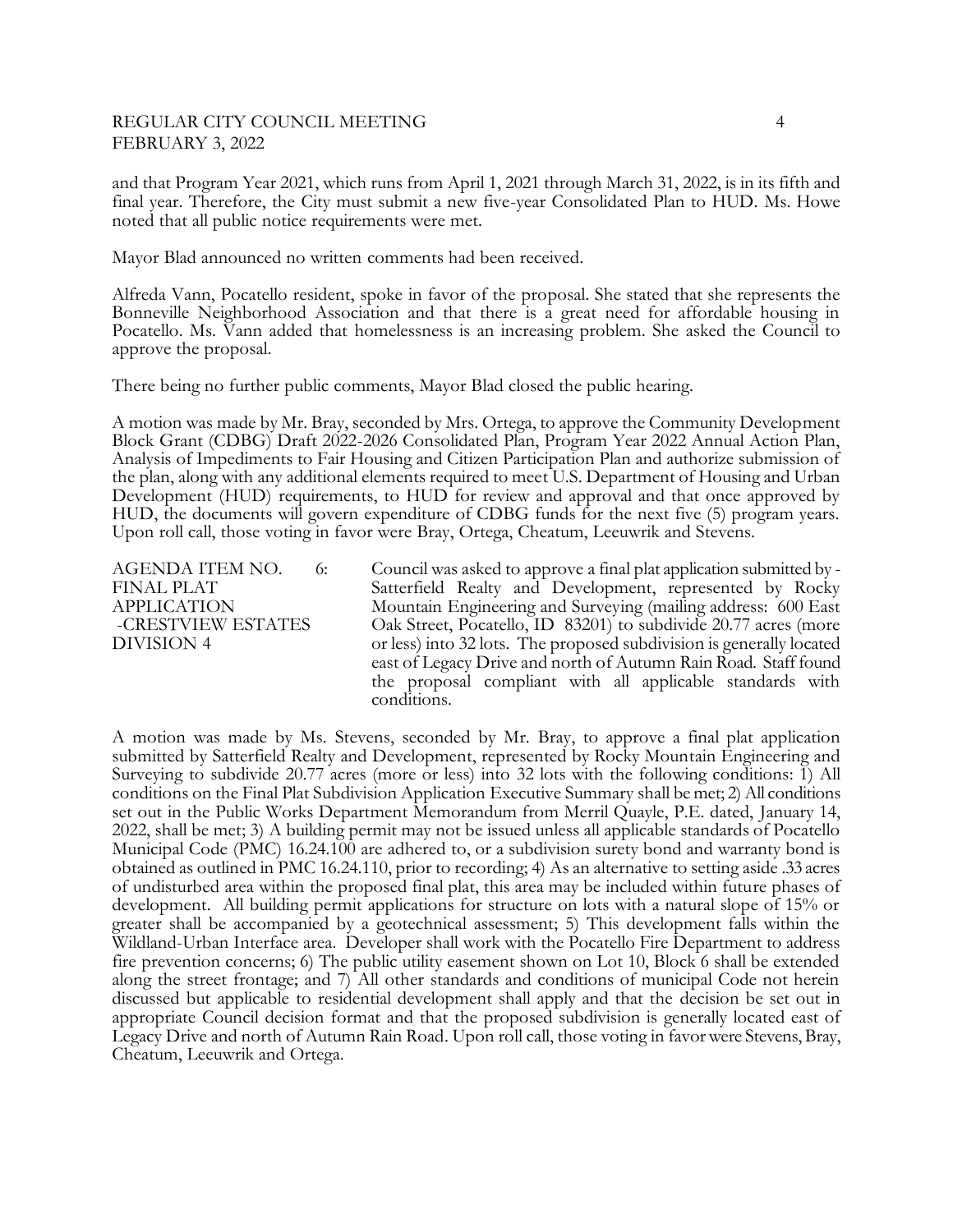#### REGULAR CITY COUNCIL MEETING  $\qquad \qquad \qquad \qquad \qquad 5$ FEBRUARY 3, 2022

AGENDA ITEM NO. 7: Council was asked to approve a final plat application submitted by -FINAL PLAT Ron Dykman, represented by HLE, Inc. (mailing address: 800 West -IRON EAGLE Judicial Street, Blackfoot, ID 83221) to subdivide 3.06 acres DIVISION 3 (more or less) into ten (10) residential lots. The proposed subdivision is along the north extension of Bogey Lane. Staff found the proposal compliant with all applicable standards with conditions.

A motion was made by Ms. Leeuwrik, seconded by Mr. Cheatum, to approve a final plat application submitted by submitted by Ron Dykman, represented by HLE, Inc. to subdivide 3.06 acres (more or less) into ten (10) residential lots with the following conditions: 1) All conditions on the Final Plat Subdivision Application Executive Summary shall be met; 2) All conditions set out in the Public Works Department Memorandum from Merril Quayle, P.E. dated, January 19, 2022, shall be met; 3) Any future extension of the water line to the north of the subdivision will require a water line to be "looped" to the existing water system on Tech Farm Road; 4) Gate valves will be required at both the dead-end lines of Bogey Lane and Mulligan Road. The valves should be flanged to the hydrant tee to allow future connectivity and extension of the water main without experiencing service outages; 5) One approved fire apparatus access road will be permitted. However, any further divisions of Iron Eagle Estates will require a second fire access road, which must be able to support a 75,000 pound fire truck under all weather conditions; 6) A building permit may not be issued unless all applicable standards of Pocatello Municipal Code (PMC) 16.24.100 are adhered to, or a subdivision surety bond and warranty bond is obtained as outlined in PMC 16.24.110, prior to recording; and 7) All other standards and conditions of Municipal Code not herein discussed but applicable to residential development shall apply and that the decision be set out in appropriate Council decision format and that the proposed subdivision is located along the north extension of Bogey Lane. Upon roll call, those voting in favor were Leeuwrik, Cheatum, Bray, Ortega and Stevens.

AGENDA ITEM NO. 8: Council was asked to ratify approval of a grant application and if -GRANT APPLICATION awarded, authorize the Mayor to sign all documents related to the -WATER TRAIL grant, subject to Legal Department review. The Idaho Department PHASE III of Parks and Recreation grant, in the amount of \$68,000.00, requires a 20% local match which will be funded using in-kind

support and cash donations. Grant funding will be used to complete river access projects at Batiste Road and Douglass Lane, as outlined in the Portneuf River Vision.

A motion was made by Ms. Stevens, seconded by Mrs. Ortega, to approve and authorize the Mayor to sign all pertinent documents, subject to Legal Department review, related to the Idaho Department of Parks and Recreation grant, in the amount of \$68,000.00, and that the grant requires a 20% local match which will be funded using in-kind support and cash donations and grant funding will be used to complete river access projects at Batiste Road and Douglass Lane.

In response to a question from Council, Hannah Sanger, Science and Environment Administrator, stated that written confirmation of a pledged donation from Sagebrush Steppe Land Trust has been received and verbal confirmation has been received for a cash donation from another donor.

Ms. Stevens' motion was voted upon at this time. Upon roll call, those voting in favor were Stevens, Ortega, Bray, Cheatum and Leeuwrik.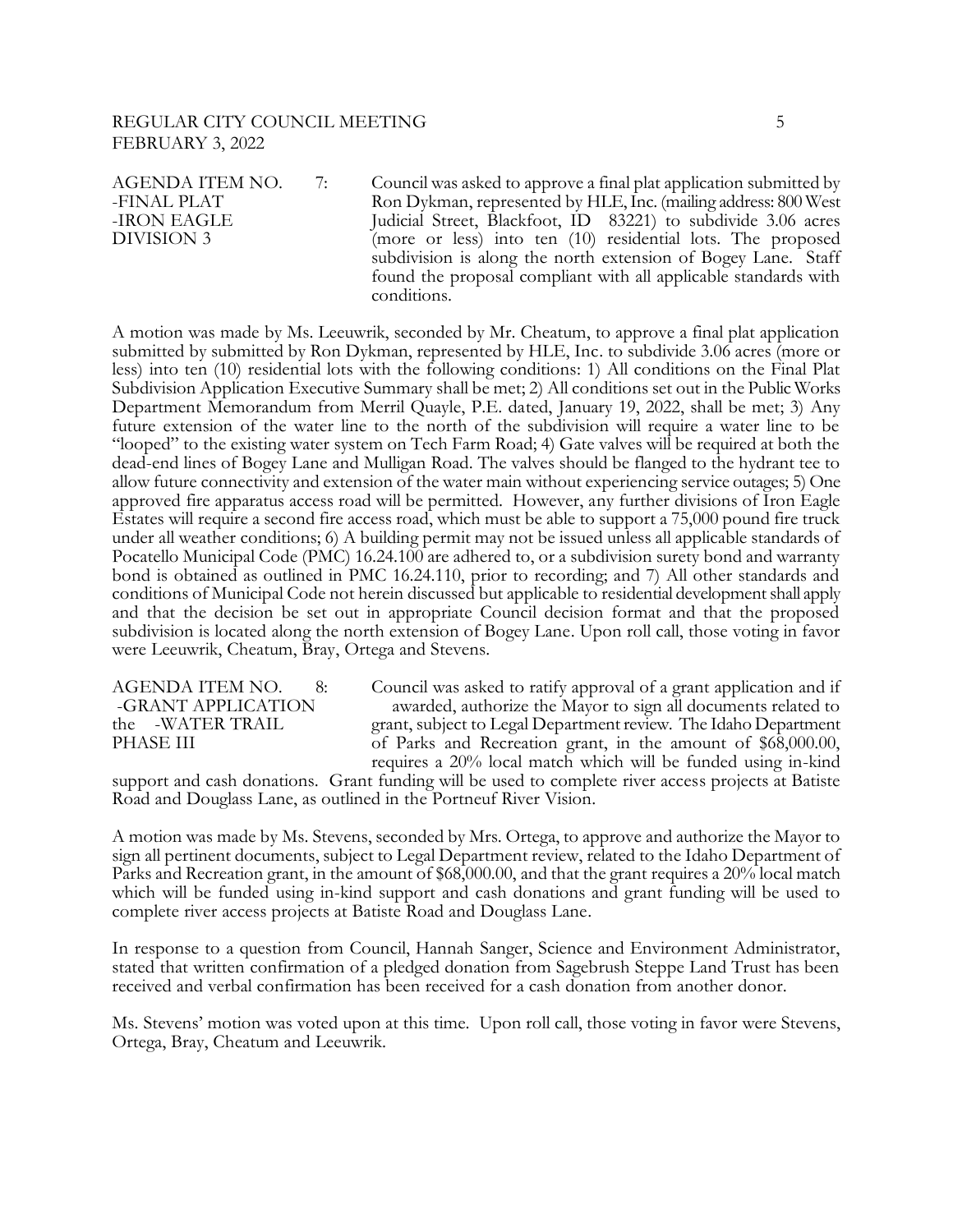#### REGULAR CITY COUNCIL MEETING 6 FEBRUARY 3, 2022

AGENDA ITEM NO. 9: Council was asked to approve a request by Portneuf Greenway -GRANT REQUEST Foundation requesting City Council's support for submission of a -IDAHO DEPARTMENT grant application under the IDPR Recreational Trails Program, to OF PARKS AND fund an extension of the Brennan Trail to the North Main RECREATION (IDPR) Extension, and if awarded, authorize the Mayor to sign RECREATION TRAILS documents related to the grant, if necessary and accept ownership PROGRAM GRANT of the trail upon completion, subject to Legal Department review. APPLICATION The cost of the Brennan Trail Extension is approximately -PORTNEUF \$60,000.00 with a required match of 25% in the amount of GREENWAY/PARKS \$15,000.00 which would be funded by the Portneuf Greenway AND RECREATION Foundation. The City of Pocatello would have full ownership of the trail upon completion.

A motion was made by Ms. Leeuwrik, seconded by Mr. Cheatum, to approve a request by Portneuf Greenway Foundation for City Council's support for submission of a grant application under the IDPR Recreational Trails Program, to fund an extension of the Brennan Trail to the North Main Extension, and if awarded, authorize the Mayor to sign documents related to the grant, if necessary, and accept ownership of the trail upon completion, subject to Legal Department review, and that the cost of the Brennan Trail Extension is approximately \$60,000.00 with a required match of 25% in the amount of \$15,000.00 which will be funded by the Portneuf Greenway Foundation. Upon roll call, those voting in favor were Leeuwrik, Cheatum, Bray, Ortega and Stevens.

AGENDA ITEM NO. 10: Council was asked to authorize the Mayor's signature on all -FUEL MITIGATION pertinent contract documents, with CR Fence Co., subject to Legal PROJECT CONTRACT Department review, in the amount of \$58,800.00 for Russian Olive ADDENDUM tree removal in City Creek related to a project which has been -CITY CREEK RUSSIAN grant funding through the Idaho Department of Lands. Work is OLIVE TREE REMOVAL expected to begin immediately.

A motion was made by Ms. Stevens, seconded by Mrs. Ortega, authorize the Mayor's signature on all pertinent contract documents, with CR Fence Co., subject to Legal Department review, in the amount of \$58,800.00 for Russian Olive tree removal in City Creek related to a project which has been awarded grant funding through the Idaho Department of Lands. Upon roll call, those voting in favor were Stevens, Ortega, Bray, Cheatum and Leeuwrik.

-WATER DEPARTMENT

AGENDA ITEM NO. 11: Council was asked to accept the recommendations of staff and -PROFESSIONAL authorize the Mayor's signature on a Professional Services SERVICES AGREEMENT Agreement, subject to Legal Department review, related to Task TASK ORDER NO. 3 Order No. 3 – Well #2 Replacement. The cost of the services is -WELL #2  $$205,200.00$ . Funding is available through funds received within REPLACEMENT the American Rescue Plan Act (ARPA).

A motion was made by Mr. Cheatum, seconded by Ms. Leeuwrik, to accept the recommendations of staff and authorize the Mayor's signature on a Professional Services Agreement, subject to Legal Department review, related to Task Order No. 3 – Well #2 Replacement and that the cost of the services is \$205,200.00.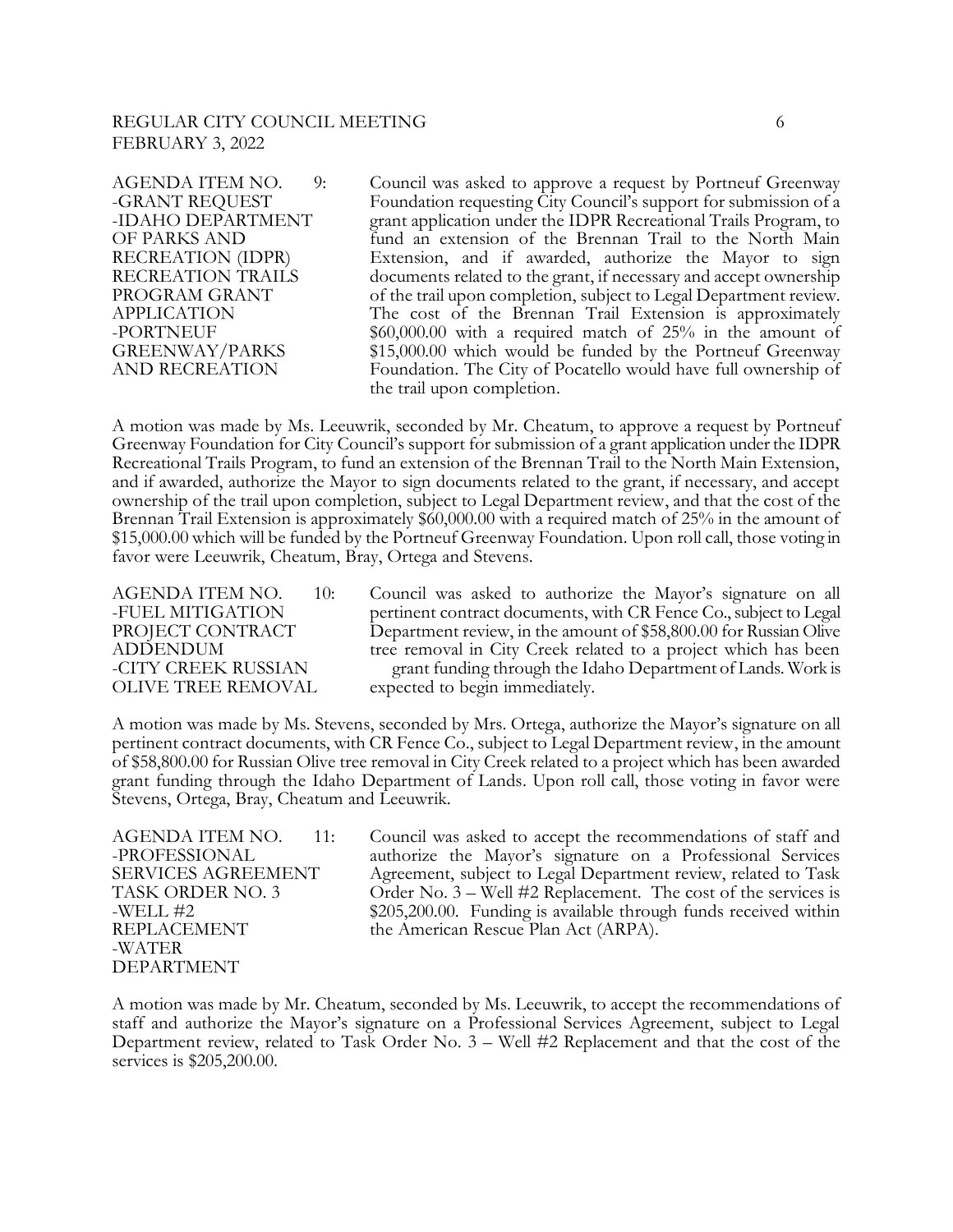# REGULAR CITY COUNCIL MEETING **7** FEBRUARY 3, 2022

In response to questions from Council, Justin Armstrong, Water Department Superintendent, stated Well #2 is the oldest well within the city, drilled in 1926, and a very shallow well at 89 feet. Since shutting down Well #2 in October 2021, weekly testing for nitrate levels has continued. He noted that the nitrate level has been between 10 to 15 maximum containment level (MCL) and the EPA standard for drinking water is 10 MCL. Mr. Armstrong added that Well #3, near Well #2, is 200 feet deep and has an MCL of less than 3. He noted that it is unlikely that Well #2 can safely be brought back online.

In response to questions from Council, Hannah Sanger, Science and Environmental Administrator, noted that there can be many causes for high nitrate levels and it takes time to research data to find the cause. She added the reason for the nitrate fluctuation might not be discovered.

Mr. Cheatum's motion was voted upon at this time. Upon roll call, those voting in favor were Cheatum, Leeuwrik, Bray, Ortega and Stevens.

RECREATION

AGENDA ITEM NO. 12: Council was to asked approve, subject to Legal Department review, -CITY CREEK a Use Agreement with Alpine Endurance Medicine, allowing for MANAGEMENT AREA use of portions of the City Creek Management Area to conduct USE AGREEMENT programs associated with wilderness medicine education and -ALPINE ENDURANCE approve annual renewal, barring any significant change or MEDICINE changes to programming and subject to the Parks and Recreation -PARKS AND Director's review. Director's review.

Alpine Endurance Medicine will be responsible for any damages incurred by their use, will pay applicable fees and will provide liability insurance, naming the City as an additional insured. Alpine Endurance Medicine shall also contribute annual trailhead and trail area maintenance assistance in the City Creek Management Area as a condition of the Use Agreement.

A motion was made by Ms. Leeuwrik, seconded by Mr. Cheatum, to approve, subject to Legal Department review, a Use Agreement with Alpine Endurance Medicine, allowing for use of portions of the City Creek Management Area to conduct programs associated with wilderness medicine education and approve annual renewal, barring any significant change or changes to programming, subject to the Parks and Recreation Director's review, and that Alpine Endurance Medicine will be responsible for any damages incurred by their use, will pay applicable fees and will provide liability insurance, naming the City as an additional insured and that Alpine Endurance Medicine shall also contribute annual trailhead and trail area maintenance assistance in the City Creek Management Area as a condition of the Use Agreement. Upon roll call, those voting in favor were Leeuwrik, Cheatum, Bray, Ortega and Stevens.

| AGENDA ITEM NO.<br>ITEMS FROM THE<br>AUDIENCE | 13: | There were no individuals signed up to speak during this agenda<br>item. |
|-----------------------------------------------|-----|--------------------------------------------------------------------------|
|                                               |     |                                                                          |

ADJOURN meeting at 7:18 p.m.

AGENDA ITEM NO. 14: There being no further business, Mayor Blad adjourned the

## APPROVED BY: